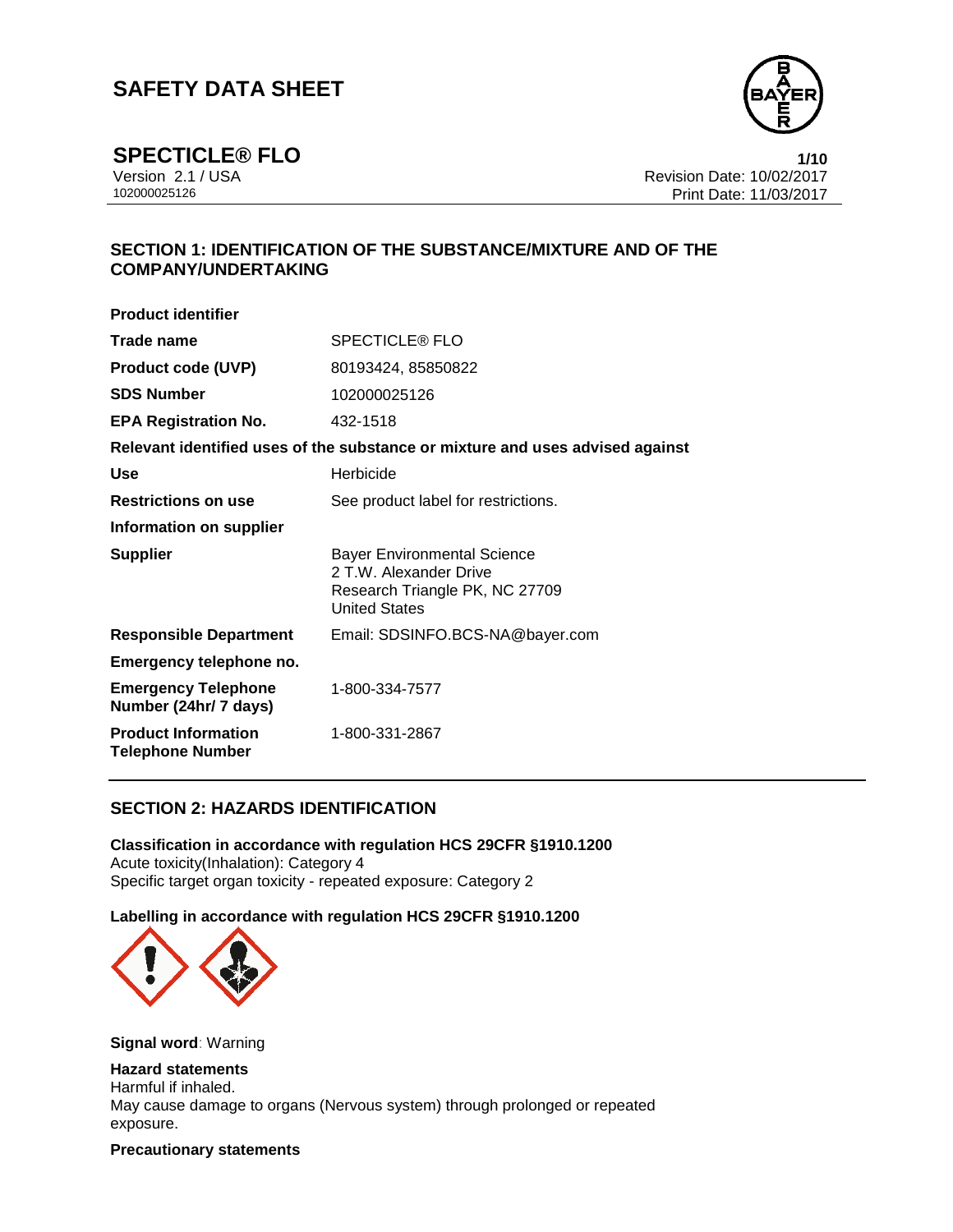

**SPECTICLE® FLO 2/10** Version 2.1 / USA Revision Date: 10/02/2017<br>102000025126 Print Date: 11/03/2017 Print Date: 11/03/2017

Do not breathe spray. Do not breathe mist. Use only outdoors or in a well-ventilated area. IF INHALED: Remove person to fresh air and keep comfortable for breathing. Call a POISON CENTER/doctor/physician if you feel unwell. Dispose of contents/container in accordance with local regulation.

#### **Hazards Not Otherwise Classified (HNOC)**

No health hazards not otherwise classified. No physical hazards not otherwise classified.

## **SECTION 3: COMPOSITION/INFORMATION ON INGREDIENTS**

| <b>Hazardous Component Name</b> | CAS-No.       | Concentration % by weight |
|---------------------------------|---------------|---------------------------|
| Indaziflam                      | 950782-86-2   |                           |
| 1,2-Propanediol                 | $57 - 55 - 6$ | 8.36                      |

## **SECTION 4: FIRST AID MEASURES**

| <b>Description of first aid measures</b>                                   |                                                                                                                                                                                                                                                                                                           |  |
|----------------------------------------------------------------------------|-----------------------------------------------------------------------------------------------------------------------------------------------------------------------------------------------------------------------------------------------------------------------------------------------------------|--|
| <b>General advice</b>                                                      | When possible, have the product container or label with you when<br>calling a poison control center or doctor or going for treatment.                                                                                                                                                                     |  |
| <b>Inhalation</b>                                                          | Move to fresh air. If person is not breathing, call 911 or an ambulance,<br>then give artificial respiration, preferably mouth-to-mouth if possible.<br>Call a physician or poison control center immediately.                                                                                            |  |
| <b>Skin contact</b>                                                        | Take off contaminated clothing and shoes immediately. Wash off<br>immediately with plenty of water for at least 15 minutes. Call a<br>physician or poison control center immediately.                                                                                                                     |  |
| Eye contact                                                                | Hold eye open and rinse slowly and gently with water for 15-20<br>minutes. Remove contact lenses, if present, after the first 5 minutes,<br>then continue rinsing eye. Call a physician or poison control center<br>immediately.                                                                          |  |
| Ingestion                                                                  | Call a physician or poison control center immediately. Rinse out mouth<br>and give water in small sips to drink. DO NOT induce vomiting unless<br>directed to do so by a physician or poison control center. Never give<br>anything by mouth to an unconscious person. Do not leave victim<br>unattended. |  |
| Most important symptoms and effects, both acute and delayed                |                                                                                                                                                                                                                                                                                                           |  |
| <b>Symptoms</b>                                                            | No symptoms known or expected.                                                                                                                                                                                                                                                                            |  |
| Indication of any immediate medical attention and special treatment needed |                                                                                                                                                                                                                                                                                                           |  |
| <b>Treatment</b>                                                           | Appropriate supportive and symptomatic treatment as indicated by the<br>patient's condition is recommended. There is no specific antidote.                                                                                                                                                                |  |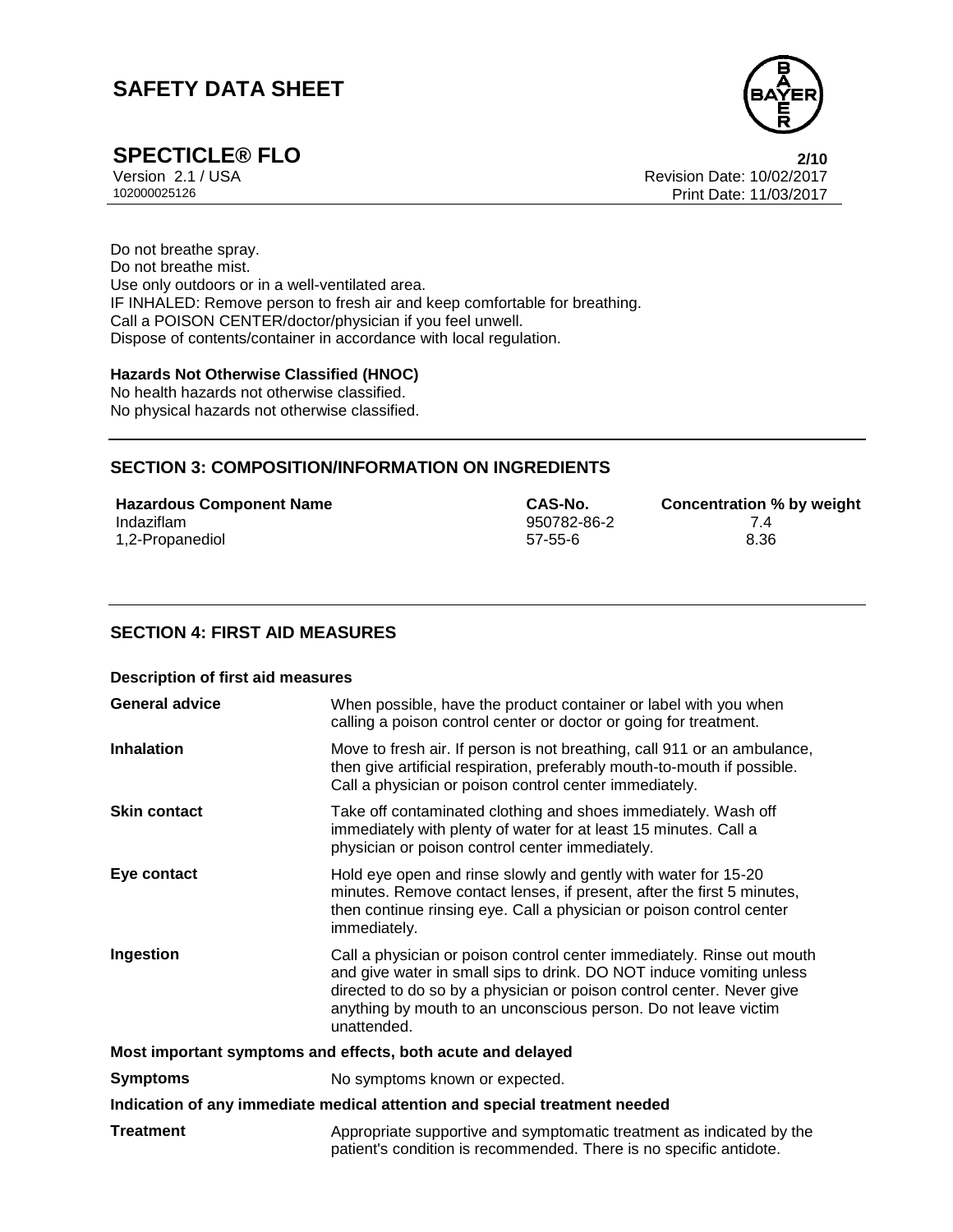

**SPECTICLE® FLO** 3/10<br>Version 2.1 / USA 3/10<br>Revision Date: 10/02/2017 Version 2.1 / USA Revision Date: 10/02/2017<br>102000025126 Print Date: 11/03/2017 Print Date: 11/03/2017

## **SECTION 5: FIREFIGHTING MEASURES**

| <b>Extinguishing media</b>                                         |                                                                                                                                                                                              |
|--------------------------------------------------------------------|----------------------------------------------------------------------------------------------------------------------------------------------------------------------------------------------|
| <b>Suitable</b>                                                    | Water spray, Foam, Carbon dioxide (CO2), Dry chemical                                                                                                                                        |
| <b>Unsuitable</b>                                                  | None known.                                                                                                                                                                                  |
| <b>Special hazards arising</b><br>from the substance or<br>mixture | Dangerous gases are evolved in the event of a fire.                                                                                                                                          |
| <b>Advice for firefighters</b>                                     |                                                                                                                                                                                              |
| <b>Special protective</b><br>equipment for firefighters            | Firefighters should wear NIOSH approved self-contained breathing<br>apparatus and full protective clothing.                                                                                  |
| <b>Further information</b>                                         | Keep out of smoke. Fight fire from upwind position. Cool closed<br>containers exposed to fire with water spray. Do not allow run-off from<br>fire fighting to enter drains or water courses. |
| <b>Flash point</b>                                                 | No data available                                                                                                                                                                            |
| <b>Auto-ignition temperature</b>                                   | No data available                                                                                                                                                                            |
| Lower explosion limit                                              | No data available                                                                                                                                                                            |
| <b>Upper explosion limit</b>                                       | No data available                                                                                                                                                                            |
| <b>Explosivity</b>                                                 | Not applicable                                                                                                                                                                               |

## **SECTION 6: ACCIDENTAL RELEASE MEASURES**

| Personal precautions, protective equipment and emergency procedures |                                                                                                                                                                                                                                                                                                   |  |
|---------------------------------------------------------------------|---------------------------------------------------------------------------------------------------------------------------------------------------------------------------------------------------------------------------------------------------------------------------------------------------|--|
| <b>Precautions</b>                                                  | Keep unauthorized people away. Isolate hazard area. Avoid contact<br>with spilled product or contaminated surfaces.                                                                                                                                                                               |  |
| Methods and materials for containment and cleaning up               |                                                                                                                                                                                                                                                                                                   |  |
| Methods for cleaning up                                             | Soak up with inert absorbent material (e.g. sand, silica gel, acid<br>binder, universal binder, sawdust). Collect and transfer the product<br>into a properly labelled and tightly closed container. Clean<br>contaminated floors and objects thoroughly, observing environmental<br>regulations. |  |
| <b>Additional advice</b>                                            | Use personal protective equipment. If the product is accidentally<br>spilled, do not allow to enter soil, waterways or waste water canal. Do<br>not allow product to contact non-target plants.                                                                                                   |  |
| Reference to other sections                                         | Information regarding safe handling, see section 7.<br>Information regarding personal protective equipment, see section 8.<br>Information regarding waste disposal, see section 13.                                                                                                               |  |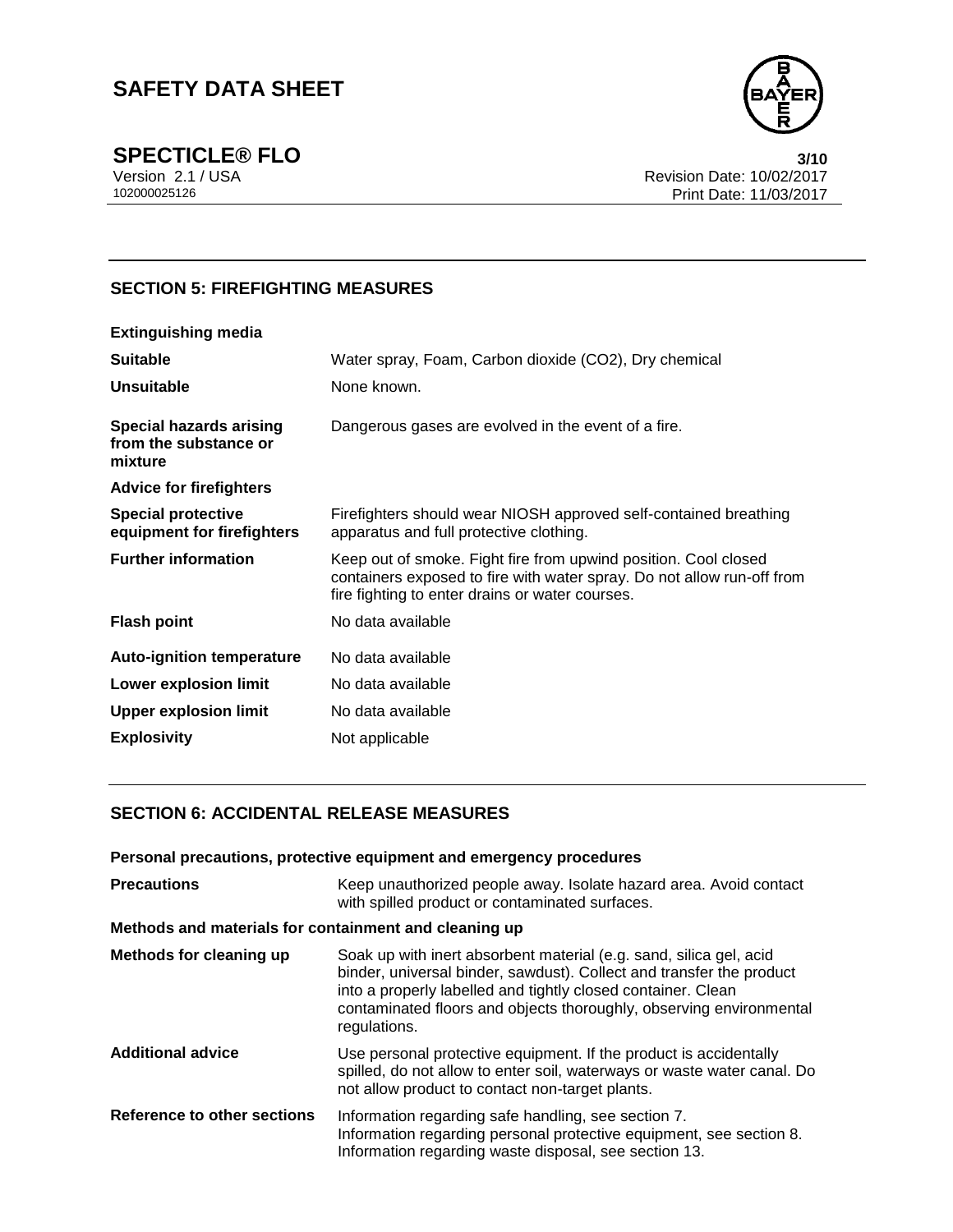

**SPECTICLE® FLO**<br>Version 2.1 / USA 4/10<br>Revision Date: 10/02/2017 Version 2.1 / USA Revision Date: 10/02/2017<br>102000025126 Print Date: 11/03/2017 Print Date: 11/03/2017

### **SECTION 7: HANDLING AND STORAGE**

| <b>Precautions for safe handling</b>                         |                                                                                                                                                                                                                                                                                                                                                                                                                                               |  |
|--------------------------------------------------------------|-----------------------------------------------------------------------------------------------------------------------------------------------------------------------------------------------------------------------------------------------------------------------------------------------------------------------------------------------------------------------------------------------------------------------------------------------|--|
| Advice on safe handling                                      | Maintain exposure levels below the exposure limit through the use of<br>general and local exhaust ventilation. Handle and open container in a<br>manner as to prevent spillage.                                                                                                                                                                                                                                                               |  |
| <b>Hygiene measures</b>                                      | Wash hands thoroughly with soap and water after handling and before<br>eating, drinking, chewing gum, using tobacco, using the toilet or<br>applying cosmetics.<br>Remove Personal Protective Equipment (PPE) immediately after<br>handling this product. Before removing gloves clean them with soap and<br>water. Remove soiled clothing immediately and clean thoroughly before<br>using again. Wash thoroughly and put on clean clothing. |  |
| Conditions for safe storage, including any incompatibilities |                                                                                                                                                                                                                                                                                                                                                                                                                                               |  |
| <b>Requirements for storage</b><br>areas and containers      | Store in a cool, dry place and in such a manner as to prevent cross<br>contamination with other crop protection products, fertilizers, food, and<br>feed. Store in original container and out of the reach of children,<br>preferably in a locked storage area. Protect from freezing.                                                                                                                                                        |  |

## **SECTION 8: EXPOSURE CONTROLS/PERSONAL PROTECTION**

#### **Control parameters**

| <b>Components</b> | CAS-No.       | <b>Control parameters</b> | <b>Update</b> | <b>Basis</b> |
|-------------------|---------------|---------------------------|---------------|--------------|
| Indaziflam        | 950782-86-2   | $0.56$ mg/m3              |               | OES BCS*     |
|                   |               | (TWA)                     |               |              |
| 1,2-Propanediol   | $57 - 55 - 6$ | $10$ mg/m $3$<br>(TWA)    | 2010          | WEEL         |
| (Aerosol.)        |               |                           |               |              |

\*OES BCS: Internal Bayer AG, Crop Science Division "Occupational Exposure Standard"

#### **Exposure controls**

#### **Personal protective equipment**

In normal use and handling conditions please refer to the label and/or leaflet. In all other cases the following recommendations would apply.<br> **Respiratory protection** When

When respirators are required, select NIOSH approved equipment based on actual or potential airborne concentrations and in accordance with the appropriate regulatory standards and/or industry recommendations.

| <b>Hand protection</b>   | Chemical resistant nitrile rubber gloves                     |
|--------------------------|--------------------------------------------------------------|
| Eye protection           | Tightly fitting safety goggles                               |
| Skin and body protection | Wear long-sleeved shirt and long pants and shoes plus socks. |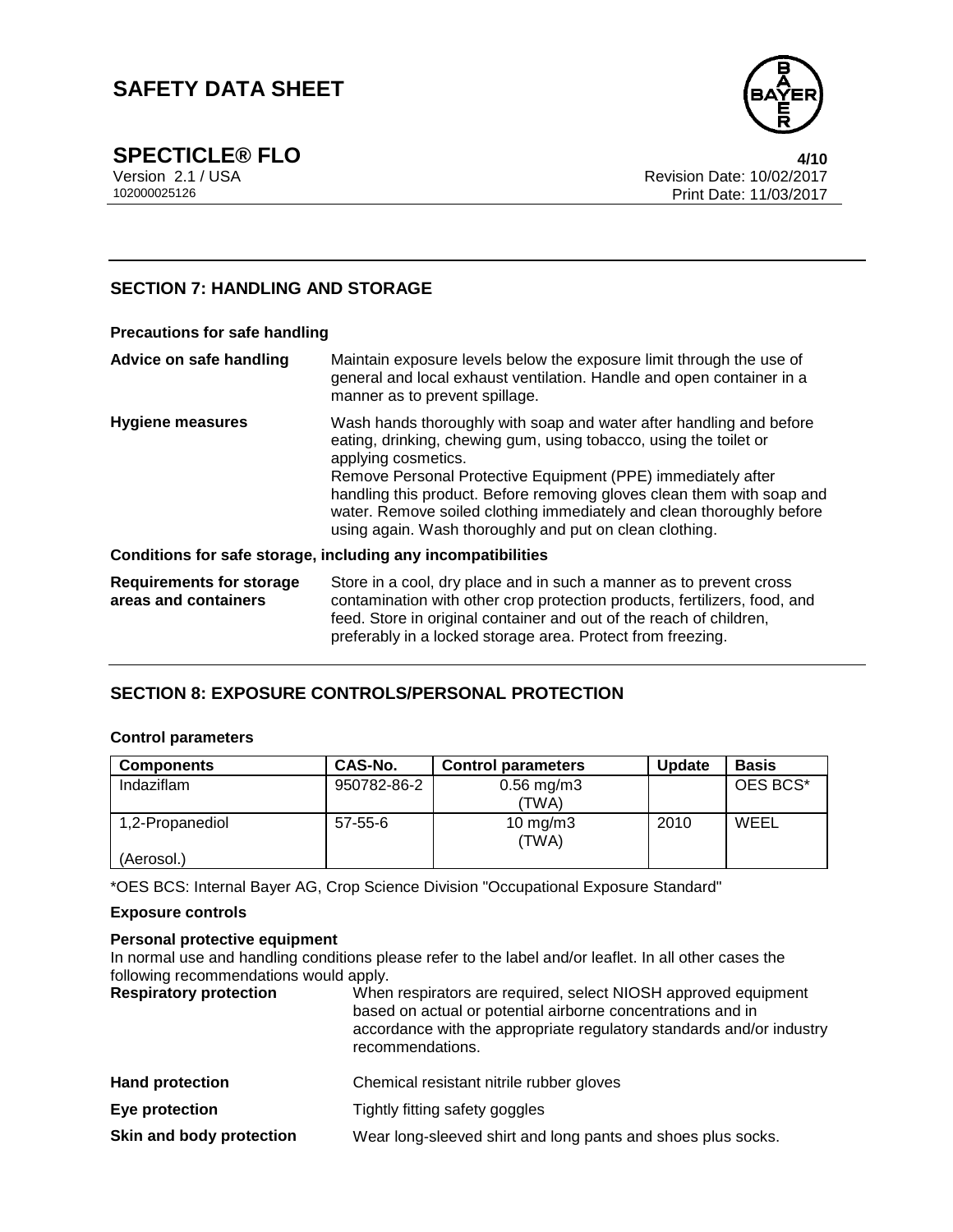

**SPECTICLE® FLO** 5/10<br>Version 2.1 / USA 6/10 Version 2.1 / USA Revision Date: 10/02/2017<br>102000025126 Print Date: 11/03/2017 Print Date: 11/03/2017

**General protective measures** Follow manufacturer's instructions for cleaning/maintaining PPE. If no such instructions for washables, use detergent and warm/tepid water. Keep and wash PPE separately from other laundry.

## **SECTION 9. PHYSICAL AND CHEMICAL PROPERTIES**

| Appearance                                              | white to beige                              |
|---------------------------------------------------------|---------------------------------------------|
| <b>Physical State</b>                                   | Liquid                                      |
| Odor                                                    | characteristic                              |
| <b>Odour Threshold</b>                                  | No data available                           |
| рH                                                      | 5.0 - 8.0 at 10 % (23 °C) (deionized water) |
| <b>Vapor Pressure</b>                                   | No data available                           |
| Vapor Density (Air = 1)                                 | No data available                           |
| <b>Density</b>                                          | 1.01 g/cm <sup>3</sup> at 20 $^{\circ}$ C   |
| <b>Evaporation rate</b>                                 | No data available                           |
| <b>Boiling Point</b><br><b>Melting / Freezing Point</b> | No data available<br>No data available      |
| <b>Water solubility</b>                                 | soluble                                     |
| <b>Minimum Ignition Energy</b>                          | Not applicable                              |
| <b>Decomposition</b><br>temperature                     | No data available                           |
| <b>Partition coefficient: n-</b><br>octanol/water       | No data available                           |
| <b>Viscosity</b>                                        | 300 - 900 cps at 25 °C                      |
| <b>Flash point</b>                                      | No data available                           |
| <b>Auto-ignition temperature</b>                        | No data available                           |
| <b>Lower explosion limit</b>                            | No data available                           |
| <b>Upper explosion limit</b>                            | No data available                           |
| <b>Explosivity</b>                                      | Not applicable                              |
|                                                         |                                             |

## **SECTION 10: STABILITY AND REACTIVITY**

| <b>Reactivity</b>            |                                              |
|------------------------------|----------------------------------------------|
| <b>Thermal decomposition</b> | No data available                            |
| <b>Chemical stability</b>    | Stable under recommended storage conditions. |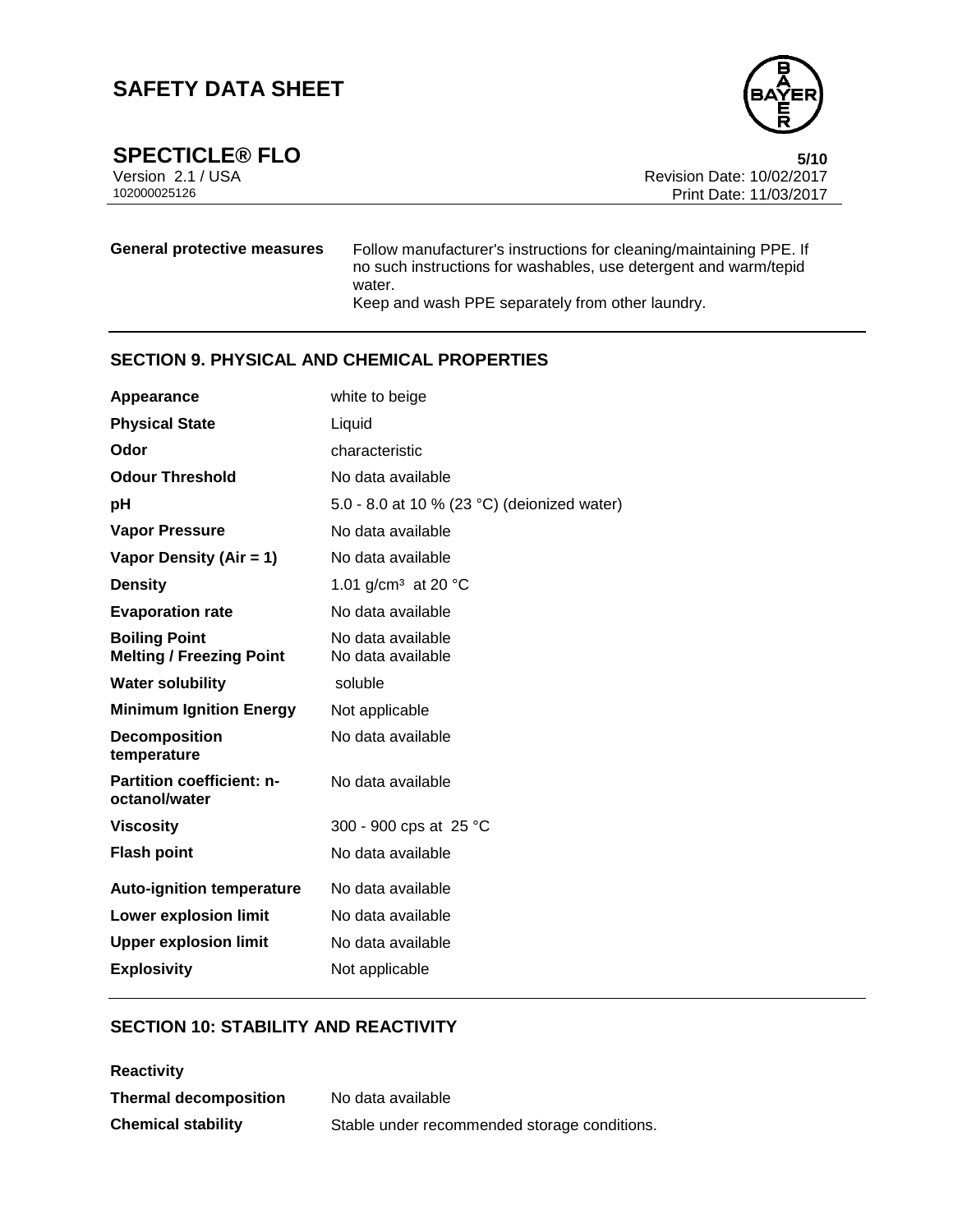

**SPECTICLE® FLO** 6/10<br>Version 2.1 / USA 6/10<br>Revision Date: 10/02/2017 Version 2.1 / USA Revision Date: 10/02/2017<br>102000025126 Print Date: 11/03/2017 Print Date: 11/03/2017

| <b>Possibility of hazardous</b><br>reactions | No dangerous reaction known under conditions of normal use.                                                                                           |
|----------------------------------------------|-------------------------------------------------------------------------------------------------------------------------------------------------------|
| <b>Conditions to avoid</b>                   | freezing                                                                                                                                              |
| Incompatible materials                       | No data available                                                                                                                                     |
| Hazardous decomposition<br>products          | Thermal decomposition can lead to release of:<br>Hydrogen cyanide (hydrocyanic acid)<br>Hydrogen fluoride<br>Carbon monoxide<br>Nitrogen oxides (NOx) |

## **SECTION 11: TOXICOLOGICAL INFORMATION**

| <b>Exposure routes</b>   | Ingestion, Inhalation, Eye contact, Skin contact |
|--------------------------|--------------------------------------------------|
| <b>Immediate Effects</b> |                                                  |
| Eve                      | May cause mild irritation to eyes.               |
| <b>Skin</b>              | May cause mild irritation to the skin.           |

#### **Information on toxicological effects**

| <b>Acute oral toxicity</b>       | LD50 (female Rat) $>$ 5,000 mg/kg                                                                              |
|----------------------------------|----------------------------------------------------------------------------------------------------------------|
| <b>Acute inhalation toxicity</b> | LC50 (male/female combined Rat) > 2.09 mg/l<br>Exposure time: 4 h<br>Determined in the form of liquid aerosol. |
| <b>Acute dermal toxicity</b>     | LD50 (male/female combined Rat) $>$ 5,000 mg/kg                                                                |
| <b>Skin irritation</b>           | slight irritation (Rabbit)                                                                                     |
| <b>Eye irritation</b>            | Minimally irritating. (Rabbit)                                                                                 |
| <b>Sensitisation</b>             | Non-sensitizing. (Guinea pig)                                                                                  |

#### **Assessment STOT Specific target organ toxicity – repeated exposure**

Indaziflam caused neurobehavioral effects and/or neuropathological changes in subchronic studies in rats and dogs.

#### **Assessment mutagenicity**

Indaziflam was not mutagenic or genotoxic in a battery of in vitro and in vivo tests.

#### **Assessment carcinogenicity**

Indaziflam was not carcinogenic in lifetime feeding studies in rats and mice.

**ACGIH**

None.

**NTP**

None.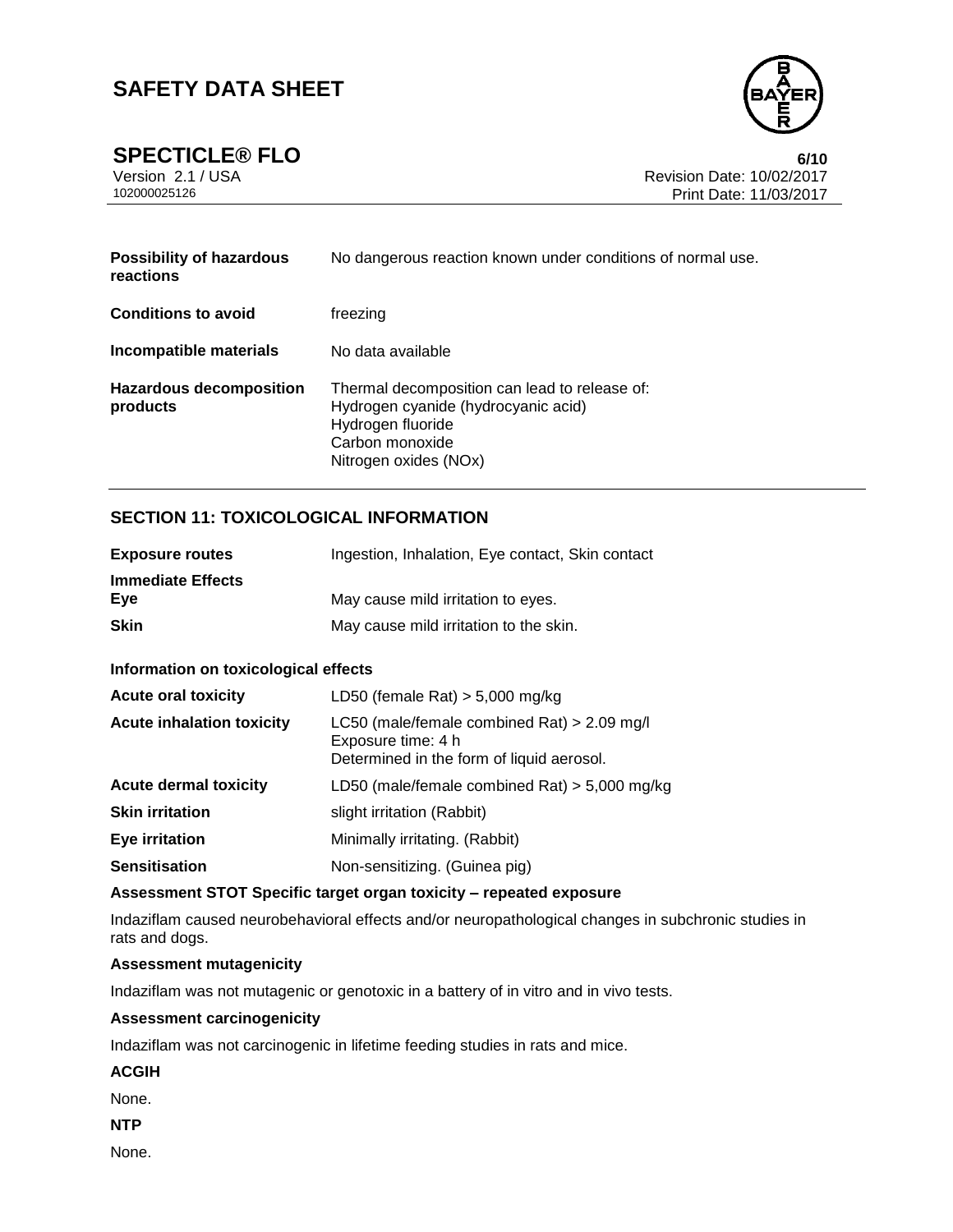

**SPECTICLE® FLO**<br>Version 2.1/USA **7/10**<br>Revision Date: 10/02/2017 Version 2.1 / USA Revision Date: 10/02/2017<br>102000025126 Print Date: 11/03/2017 Print Date: 11/03/2017

#### **IARC**

None.

#### **OSHA**

None.

#### **Assessment toxicity to reproduction**

Indaziflam was not a primary reproductive toxicant in a two-generation study in rats.

#### **Assessment developmental toxicity**

Indaziflam did not cause developmental toxicity in rats and rabbits.

#### **Further information**

Only acute toxicity studies have been performed on the formulated product. The non-acute information pertains to the active ingredient(s).

## **SECTION 12: ECOLOGICAL INFORMATION**

| <b>Toxicity to fish</b>                     | LC50 (Oncorhynchus mykiss (rainbow trout)) 0.572 mg/l<br>Exposure time: 96 h<br>The value mentioned relates to the active ingredient indaziflam.                                                                                                                                                                                                                                                                                                                                                                                  |
|---------------------------------------------|-----------------------------------------------------------------------------------------------------------------------------------------------------------------------------------------------------------------------------------------------------------------------------------------------------------------------------------------------------------------------------------------------------------------------------------------------------------------------------------------------------------------------------------|
| <b>Toxicity to aquatic</b><br>invertebrates | EC50 (Daphnia magna (Water flea)) > 9.88 mg/l<br>Exposure time: 48 h<br>The value mentioned relates to the active ingredient indaziflam.                                                                                                                                                                                                                                                                                                                                                                                          |
| <b>Toxicity to aquatic plants</b>           | IC50 (Raphidocelis subcapitata (freshwater green alga)) 0.134 mg/l<br>Growth rate; Exposure time: 96 h<br>The value mentioned relates to the active ingredient indaziflam.                                                                                                                                                                                                                                                                                                                                                        |
| <b>Biodegradability</b>                     | Indaziflam:<br>Not rapidly biodegradable                                                                                                                                                                                                                                                                                                                                                                                                                                                                                          |
| Koc                                         | Indaziflam: Koc: 496                                                                                                                                                                                                                                                                                                                                                                                                                                                                                                              |
| <b>Bioaccumulation</b>                      | Indaziflam: Bioconcentration factor (BCF) 66<br>Does not bioaccumulate.                                                                                                                                                                                                                                                                                                                                                                                                                                                           |
| <b>Mobility in soil</b>                     | Indaziflam: Moderately mobile in soils                                                                                                                                                                                                                                                                                                                                                                                                                                                                                            |
| <b>Environmental precautions</b>            | Do not apply directly to water, to areas where surface water is present<br>or to intertidal areas below the mean high water mark.<br>Do not contaminate surface or ground water by cleaning equipment or<br>disposal of wastes, including equipment wash water.<br>Do not allow to get into surface water, drains and ground water.<br>Do not apply when weather conditions favor runoff or drift.<br>Drift or runoff from treated areas may adversely affect non-target plants.<br>Apply this product as specified on the label. |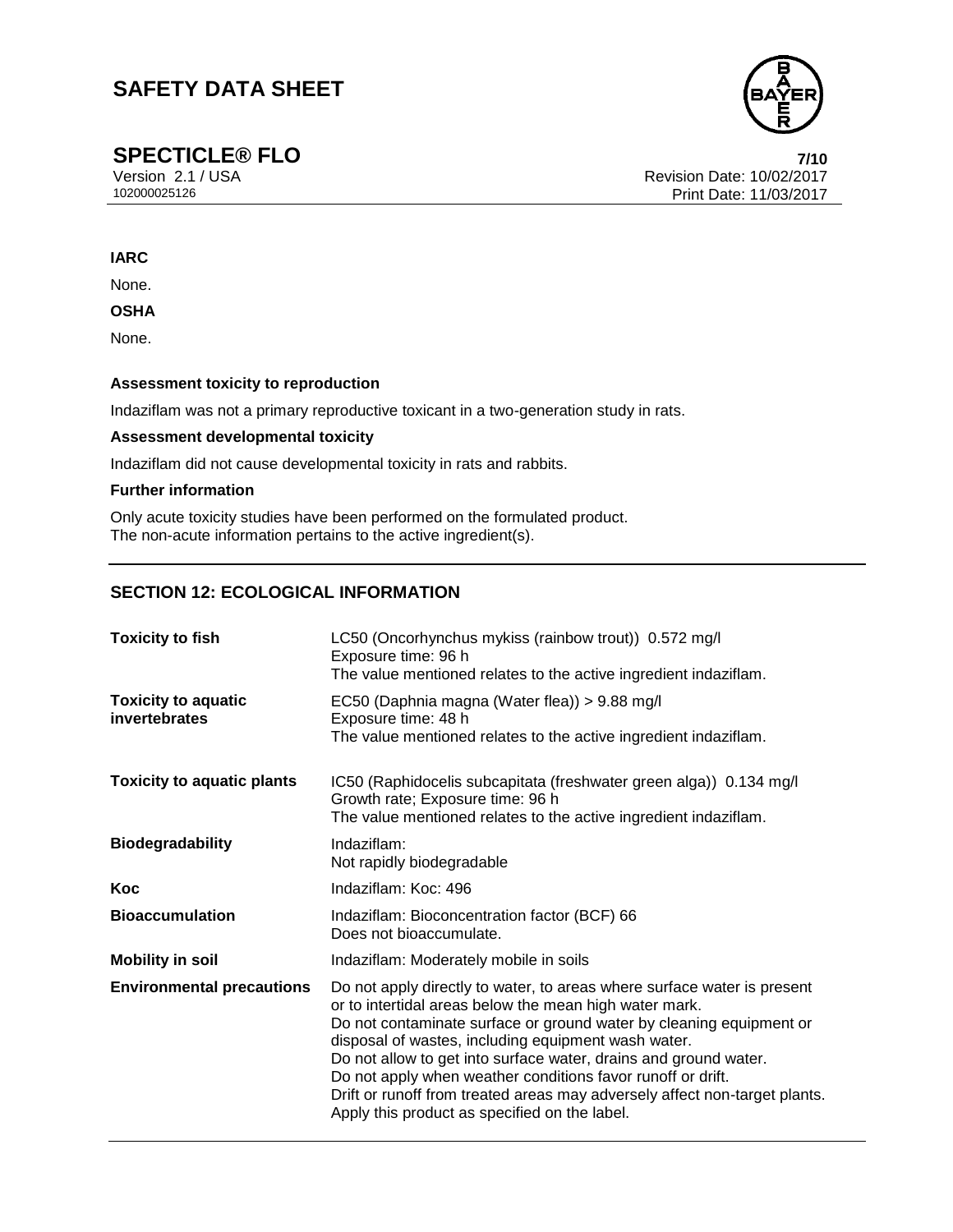

**SPECTICLE® FLO** 8/10<br>Version 2.1 / USA 8/10<br>Revision Date: 10/02/2017 Version 2.1 / USA Revision Date: 10/02/2017<br>102000025126 Print Date: 11/03/2017 Print Date: 11/03/2017

## **SECTION 13: DISPOSAL CONSIDERATIONS**

#### **Waste treatment methods**

| <b>Product</b>                | Pesticide, spray mixture or rinse water that cannot be used according to<br>label instructions may be disposed of on site or at an approved waste<br>disposal facility.                                                                                                                          |
|-------------------------------|--------------------------------------------------------------------------------------------------------------------------------------------------------------------------------------------------------------------------------------------------------------------------------------------------|
| <b>Contaminated packaging</b> | Do not re-use empty containers.<br>Triple rinse containers.<br>Dispose of empty container in a sanitary landfill or by incineration, or, if<br>allowed by State/Provincial and local authorities, by burning.<br>If burned, stay out of smoke.<br>Follow advice on product label and/or leaflet. |
| <b>RCRA</b> Information       | Characterization and proper disposal of this material as a special or<br>hazardous waste is dependent upon Federal, State and local laws and<br>are the user's responsibility. RCRA classification may apply.                                                                                    |

### **SECTION 14: TRANSPORT INFORMATION**

| 49CFR                                    | Not dangerous goods / not hazardous material                                           |
|------------------------------------------|----------------------------------------------------------------------------------------|
| <b>IMDG</b>                              |                                                                                        |
| UN number                                | 3082                                                                                   |
| Class                                    | 9                                                                                      |
| Packaging group                          | Ш                                                                                      |
| Marine pollutant<br>Proper shipping name | YES<br>ENVIRONMENTALLY HAZARDOUS SUBSTANCE, LIQUID,<br>N.O.S.<br>(INDAZIFLAM SOLUTION) |
| <b>IATA</b>                              |                                                                                        |
| UN number                                | 3082                                                                                   |
| Class                                    | 9                                                                                      |
| Packaging group                          | Ш                                                                                      |
| Environm. Hazardous Mark                 | <b>YES</b>                                                                             |
| Proper shipping name                     | ENVIRONMENTALLY HAZARDOUS SUBSTANCE, LIQUID,<br>N.O.S.                                 |
|                                          | (INDAZIFLAM SOLUTION )                                                                 |

This transportation information is not intended to convey all specific regulatory information relating to this product. It does not address regulatory variations due to package size or special transportation requirements.

### **SECTION 15: REGULATORY INFORMATION**

**EPA Registration No.** 432-1518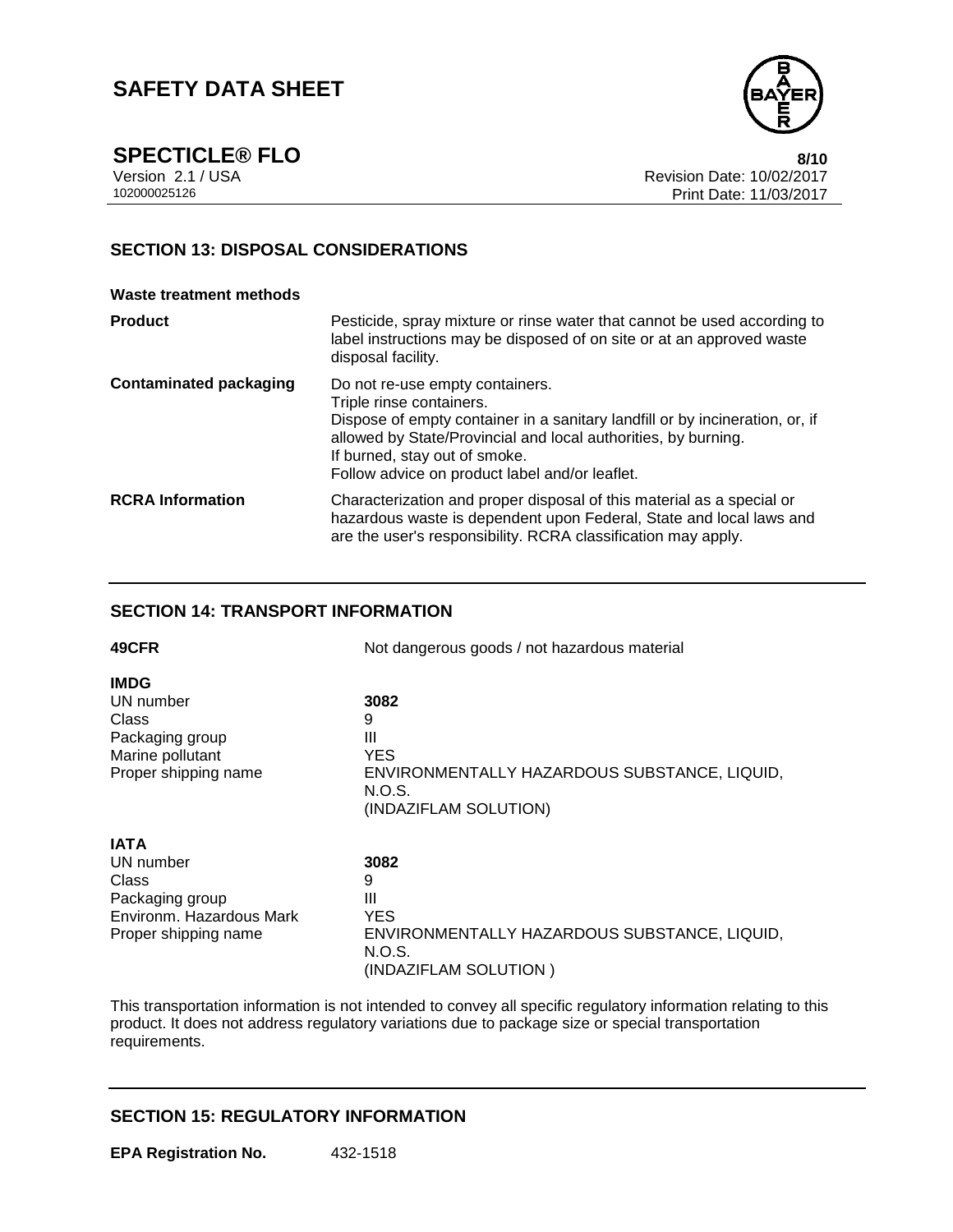

**SPECTICLE® FLO 9/10**

Version 2.1 / USA Revision Date: 10/02/2017<br>102000025126 Print Date: 11/03/2017 Print Date: 11/03/2017

**US Federal Regulations TSCA list** 1,2-Propanediol 57-55-6 **US. Toxic Substances Control Act (TSCA) Section 12(b) Export Notification (40 CFR 707, Subpt D)** None. **SARA Title III - Section 302 - Notification and Information** None. **SARA Title III - Section 313 - Toxic Chemical Release Reporting** None. **US States Regulatory Reporting CA Prop65** This product does not contain any substances known to the State of California to cause cancer. This product does not contain any substances known to the State of California to cause reproductive harm. **US State Right-To-Know Ingredients** 1,2-Propanediol 57-55-6 MN, RI **Canadian Regulations**

**Canadian Domestic Substance List** None.

**Environmental CERCLA** None. **Clean Water Section 307 Priority Pollutants** None. **Safe Drinking Water Act Maximum Contaminant Levels** None.

## **SECTION 16: OTHER INFORMATION**

#### **Abbreviations and acronyms**

| 49CFR         | Code of Federal Regulations, Title 49                                 |
|---------------|-----------------------------------------------------------------------|
| <b>ACGIH</b>  | US. ACGIH Threshold Limit Values                                      |
| ATE.          | Acute toxicity estimate                                               |
| CAS-Nr.       | <b>Chemical Abstracts Service number</b>                              |
| <b>CERCLA</b> | Comprehensive Environmental Response, Compensation, and Liability Act |
| <b>EINECS</b> | European inventory of existing commercial substances                  |
| <b>ELINCS</b> | European list of notified chemical substances                         |
| <b>IARC</b>   | International Agency for Research on Cancer                           |
| IATA          | International Air Transport Association                               |
| <b>IMDG</b>   | <b>International Maritime Dangerous Goods</b>                         |
| N.O.S.        | Not otherwise specified                                               |
| NTP           | US. National Toxicology Program (NTP) Report on Carcinogens           |
| <b>OECD</b>   | Organization for Economic Co-operation and Development                |
| <b>TDG</b>    | <b>Transportation of Dangerous Goods</b>                              |
| <b>TWA</b>    | Time weighted average                                                 |